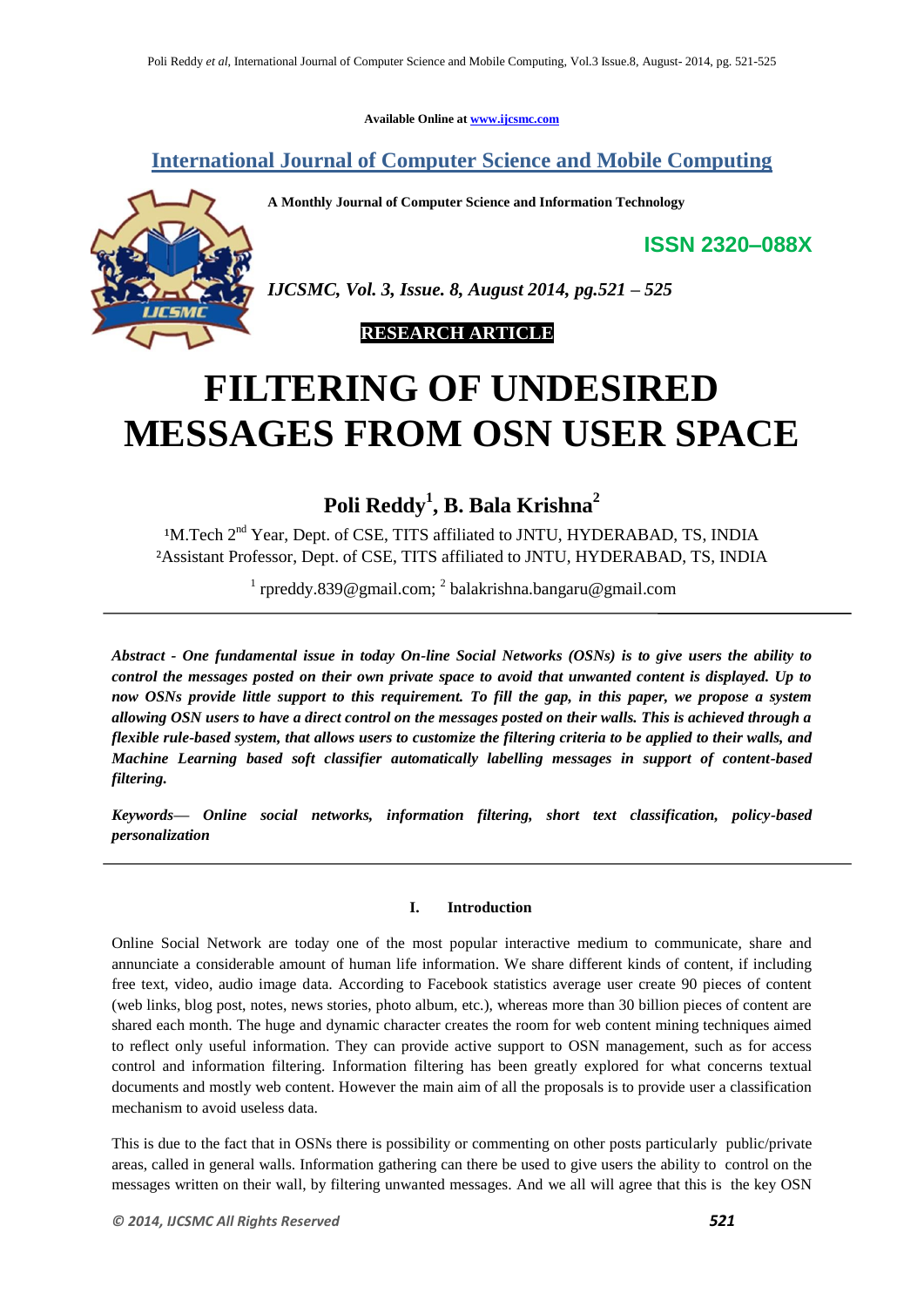service. For example, Facebook allows user to state who is allowed to insert message in their walls(i.e., friends, friends of friends, or defined groups of friends).however no content based preference are supported and therefore it is not possible to prevent undesired messages such as political or vulgar ones, no matter of the user who post them.

Providing this service is not only the matter of using previously defined web content mining techniques for a different application, rather it requires to design additional classification strategies and also wall post comprises of short text and traditional methods have limitations. The aim of the present work is to present or propose a automated system called FW (Filtered Wall), able to filter unwanted messages from OSN wall. We exploit Machine Learning (ML) text categorization techniques to automatically assign with each short text a set of categories based on its content.

We implement a neural model within a hierarchical two level classification strategy. In the first level, the RBFN categorizes short messages as Neutral and Non-Neutral; in the second stage, Non-Neutral messages are classified producing gradual estimates of appropriateness to each of the considered category.

#### **II. Existing System**

We believe that this is a key OSN service that has not been provided so far. Indeed, today OSNs provide very little support to prevent unwanted messages on user walls. For example, Face book allows users to state who is allowed to insert messages in their walls (i.e., friends, friends of friends, or defined groups of friends). However, no content-based preferences are supported and therefore it is not possible to prevent undesired messages, such as political or vulgar ones, no matter of the user who posts them. Providing this service is not only a matter of using previously defined web content mining techniques for a different application, rather it requires to design ad-hoc classification strategies. This is because wall messages are Constituted by short text for which traditional classification Methods have serious limitations since short texts do not Provide sufficient word occurrences.

## **III. Proposed System**

The aim of the present work is therefore to propose and experimentally evaluate an automated system, called Filtered Wall (FW), able to filter unwanted messages from OSN user walls. We exploit Machine Learning (ML) text categorization techniques [4] to automatically assign with each short text message a set of categories based on its content. The major efforts in building a robust short text classifier are concentrated in the extraction and selection of a set of characterizing and discriminate features. The solutions investigated in this paper are an extension of those adopted in a previous work by us [5] from which we inherit the learning model and the elicitation procedure for generating pre-classified data.

The original set of features, derived from endogenous properties of short texts, is enlarged here including exogenous knowledge related to the context from which the messages originate. As far as the learning model is concerned, we confirm in the current paper the use of neural learning which is today recognized as one of the most efficient solutions in text classification [4]. In particular, we base the overall short text classification strategy on Radial Basis Function Networks (RBFN) for their proven capabilities in acting as soft classifiers, in managing noisy data and intrinsically vague classes. Moreover, the speed 2 in performing the learning phase creates the premise for an adequate use in OSN domains, as well as facilitates the experimental evaluation tasks.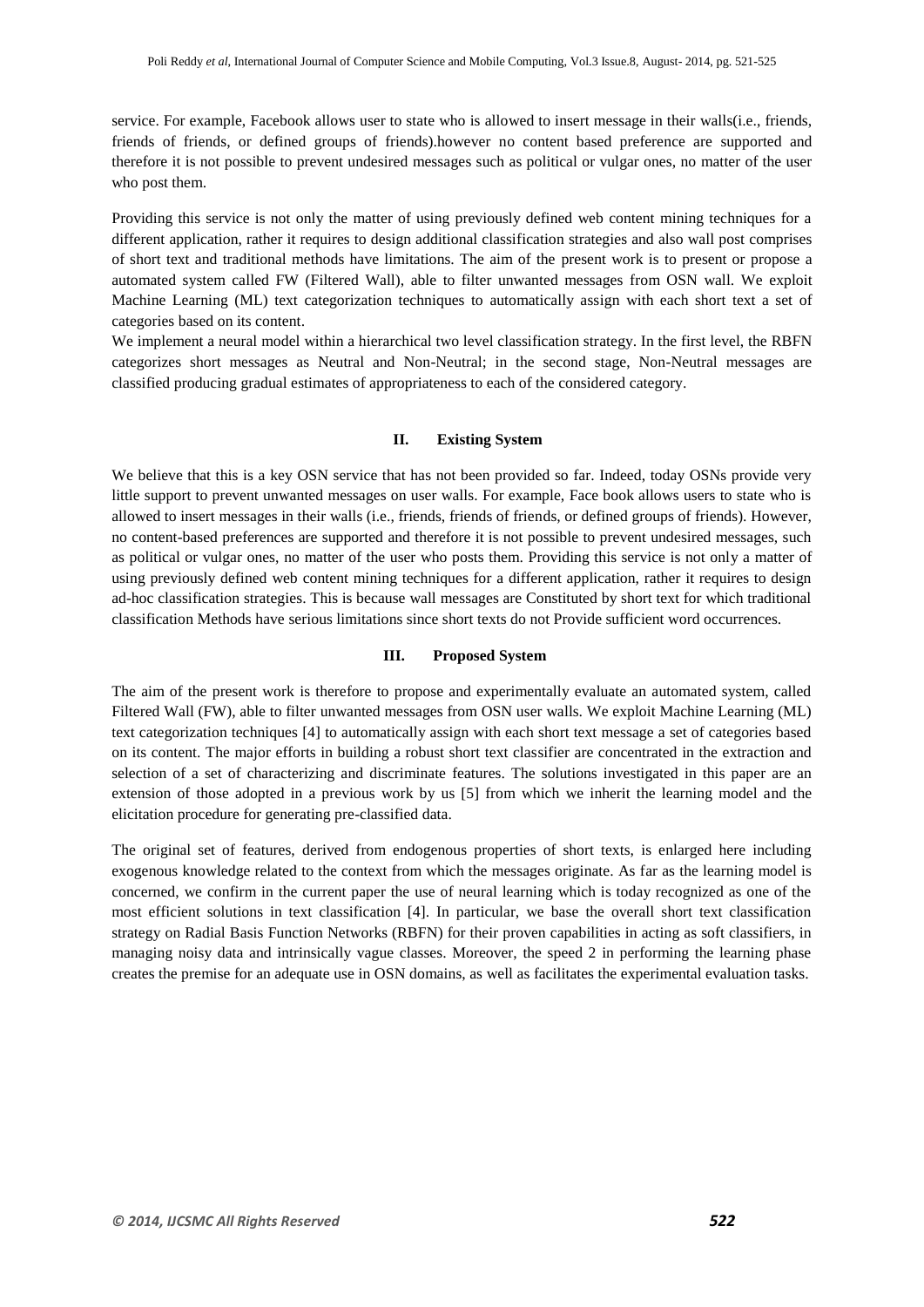

# FIGURE 1: FILTERED WALL ARCHITECTURE

- 1. After entering the private wall of one of his/her contacts, the user tries to post a message, which is intercepted by FW.
- 2. A ML based text classifier extracts metadata from the content of the message.
- 3. FW uses metadata provided by the classifier, together with data extracted from the social graph and users profiles, to enforce the filtering and BL rules.
- 4. Depending on the result of the previous step, the message will be published or filtered by FW.

## **IV. Implementation**

Implementation is the stage of the project when the theoretical design is turned out into a working system. Thus it can be considered to be the most critical stage in achieving a successful new system and in giving the user, confidence that the new system will work and be effective.

The implementation stage involves careful planning, investigation of the existing system and it's constraints on implementation, designing of methods to achieve changeover and evaluation of changeover methods.

## **V. Related Work**

In this section, we introduce the rules adopted for filtering unwanted messages. We model a social network as a directed graph, where each node represents a network user and edges represent relationships between two different users. Each edge is labelled by the type of the established relationship (e.g., friend of, colleague of, parent of) and, possibly, the corresponding trust level, which represents how much a given user considers trustworthy with respect to that specific kind of relationship the user with whom he/she is establishing the relationship. We assume that trust levels are rational numbers in the range [0; 1]. There exists a direct relationship of a given type RT and trust value X between two users, if there is an edge connecting them having the labels RT and X. Moreover, two users are in an indirect relationship of a given type RT if there is a path of more than one edge connecting them.

#### A. Filtering Rules

We consider three main issues in defining the language for FRs specification. First is related to the fact that, the same message may have different meanings and relevance based on who writes it. Message creators on which a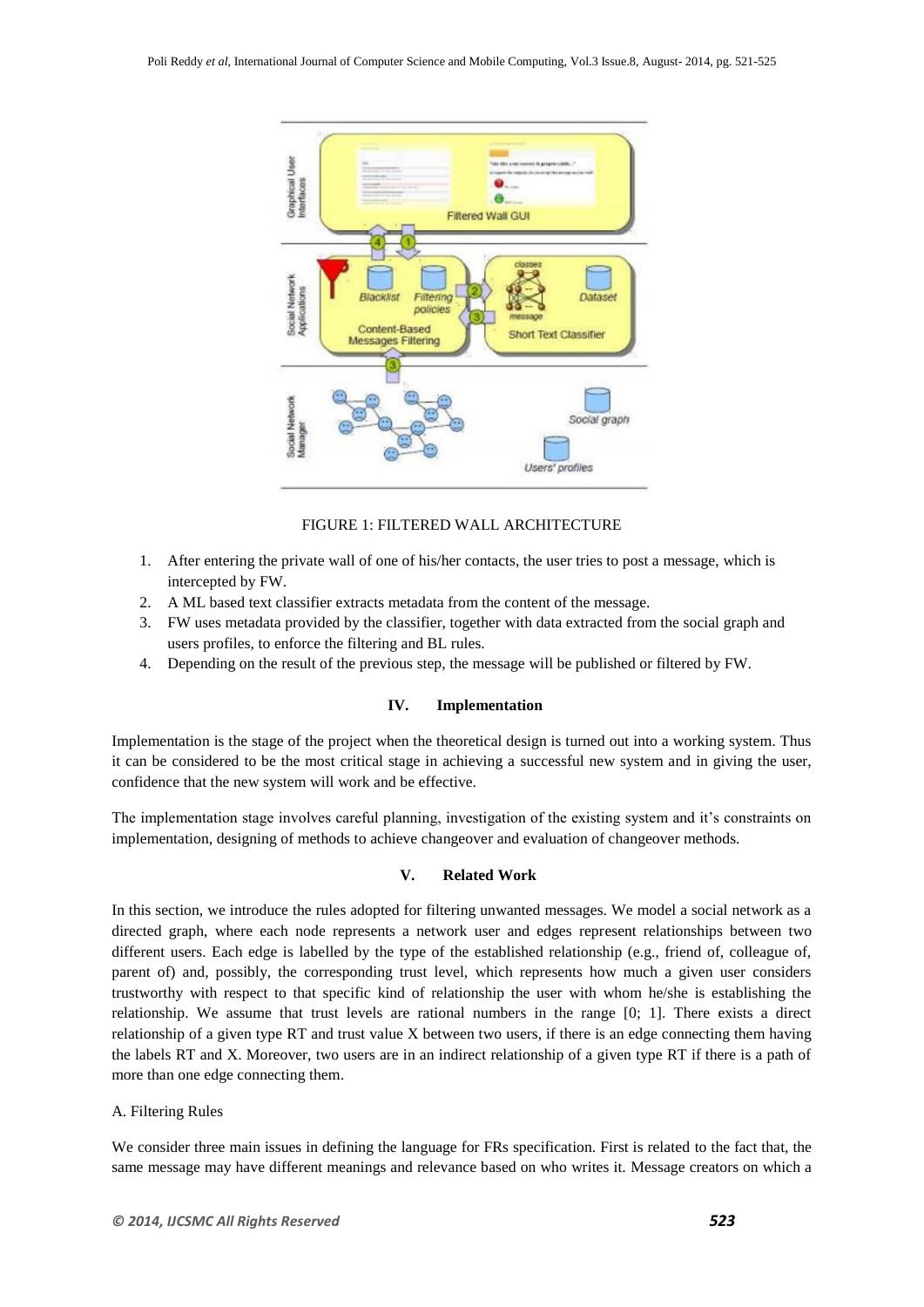FR applies can be selected on the basis of several different criteria, one of the most relevant is by imposing conditions on their profile's attributes.

B. Online Setup Assistant for FRs Thresholds

By conceiving and implementing within FW, an Online Setup Assistant (OSA) procedure, we address the problem of setting thresholds to filter rules. OSA presents the user with a set of messages selected from the dataset. For each message, the user expresses the system the decision to accept or reject the message. The collection and processing of user decisions on an adequate set of messages distributed over all the classes permits to calculate customized thresholds representing the user attitude in accepting or rejecting certain contents.

## C. Blacklists

BLs are directly managed by the system, and should be able to determine the users to be inserted in the BL and decide user's retention in the BL is finished. Such information are given to the system through a set of rules, called BL rules. We let the wall's owners to specify BL rules regulating who has to be banned from their walls and for how long. Therefore, a user might be banned from a wall, by, at the same time, being able to post in other walls.

## **CONCLUSION**

In this paper, we have presented a system to filter unwanted messages from OSN walls. The System exploits a ML soft classifier to enforce customizable content-dependent FRs. Moreover, the flexibility of the system in terms of filtering options is enhanced through the management of BLs. This paper is related to our work which will be the first step of a wider project. On later stage, our work will be around two concerns, first, the extraction and/or selection of contextual features that have been shown to have a high discriminative power and , second, deals with the learning process and its techniques.

The development of a GUI and a set of related tools to make easier BL and FR specification is also a direction we plan to investigate, since usability is a key requirement for such kind of applications. In particular, we aim at investigating a tool able to automatically recommend trust values for those contacts user does not personally known. We believe that such a tool should suggest trust values based on user action, behaviour and reputation in OSN, which might imply to enhance OSN with audit mechanisms. Moreover, we are aware that a usable GUI could not be enough, representing only the first step. And nevertheless many studies have shown that average OSN user have difficulties in understanding the simple privacy settings provided by today OSNs. We decided to deal with this by exploiting data mining techniques to infer the best privacy preferences to suggest to OSN users, on the available social network data. In future, we intend to use similar techniques to infer BLs and FRs . Also we plan to study strategies and techniques limiting the inferences that a user can do on the enforced filtering rules with the aim of bypassing the filtering system.

#### **REFERENCES**

[1] N. J. Belkin and W. B. Croft, "Information filtering and information retrieval: Two sides of the same coin?" Communications of the ACM, vol. 35, no.12, pp. 29–38, 1992.

[2] P. W. Foltz and S. T. Dumais, "Personalized information delivery: An analysis of information filtering methods," Communications of the ACM, vol. 35, no. 12, pp. 51–60, 1992.

[3] P. E. Baclace, "Competitive agents for information filtering," Communications of the ACM, vol. 35, no. 12,p. 50, 1992.

[4] Boykin, P.O., Roychowdhury, V.P.: Leveraging social networks to fight spam. IEEE Computer Magazine 38, 61–67 (2005).